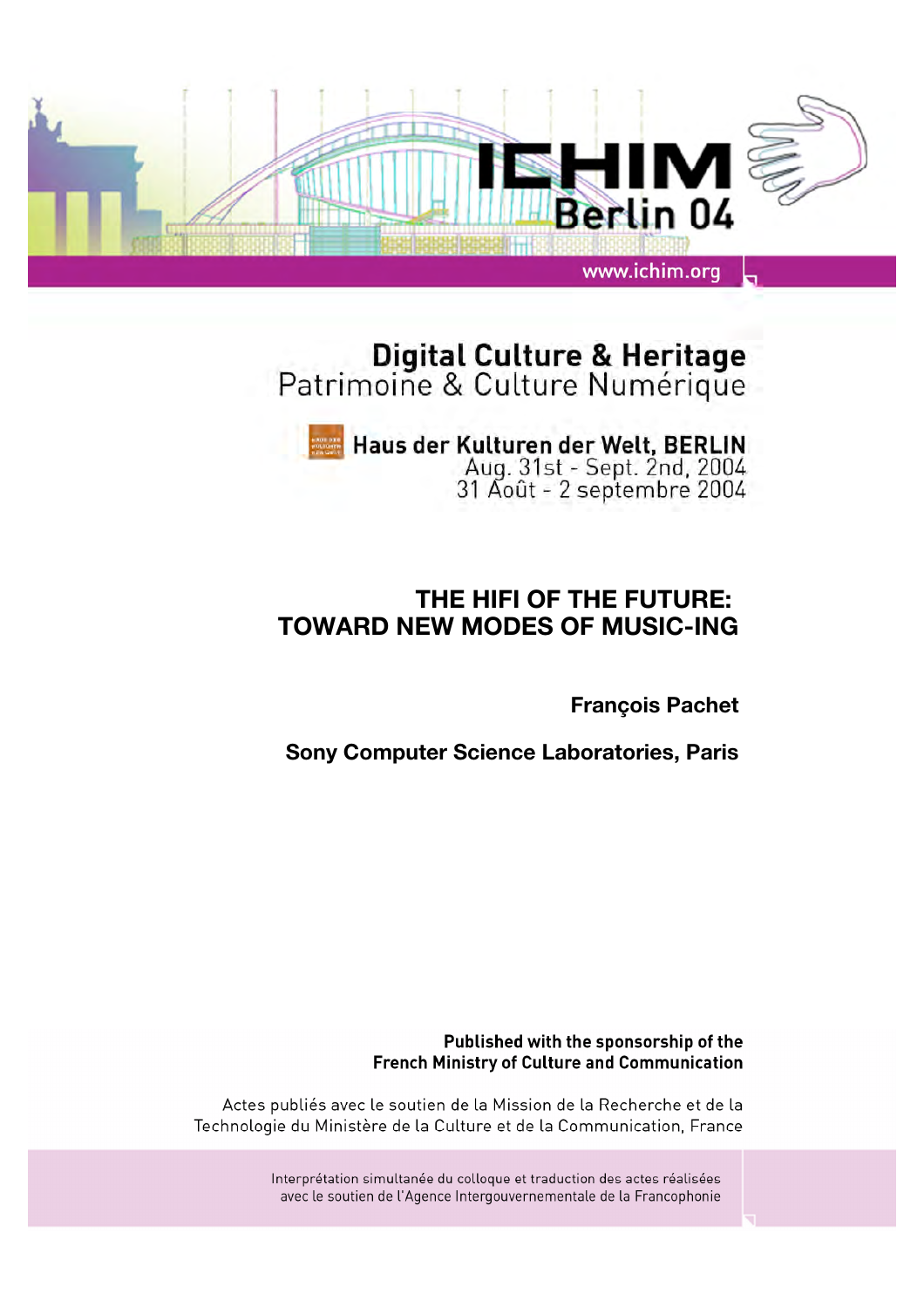# **Abstract (EN)**

His paper argues that the evolution of Hifi systems is undertaking major changes, due to the possibility of creating and manipulating metadata for large music collections. We describe here an ongoing project about the Hifi of the future, and present several innovative applications dealing with musical metadata in an integrated way. Three hitherto separated musical activities: accessing, performing and learning can be united in a single environment, allowing many new modes of "making" music.

**Keywords:** Hifi, Music, metadata.

### **Résumé (FR)**

Cette communication considère que l'évolution des systèmes de haute-fidélité connaît des changements majeurs, dus à la possibilité de créer et de manipuler les métadonnées de grandes collections de musique. Nous décrivons ici un projet en cours envisageant la hautefidélité du futur, et nous présentons plusieurs applications innovantes traitant les métadonnées musicales de manière intégrée. Trois activités musicales jusqu'ici séparées : l'accès, l'exécution et l'étude peuvent être réunies dans un environnement simple, permettant de nouvelles façons de "jouer" la musique.

**Mots-clés :** Haute-Fidélité, Musique, Métadonnées..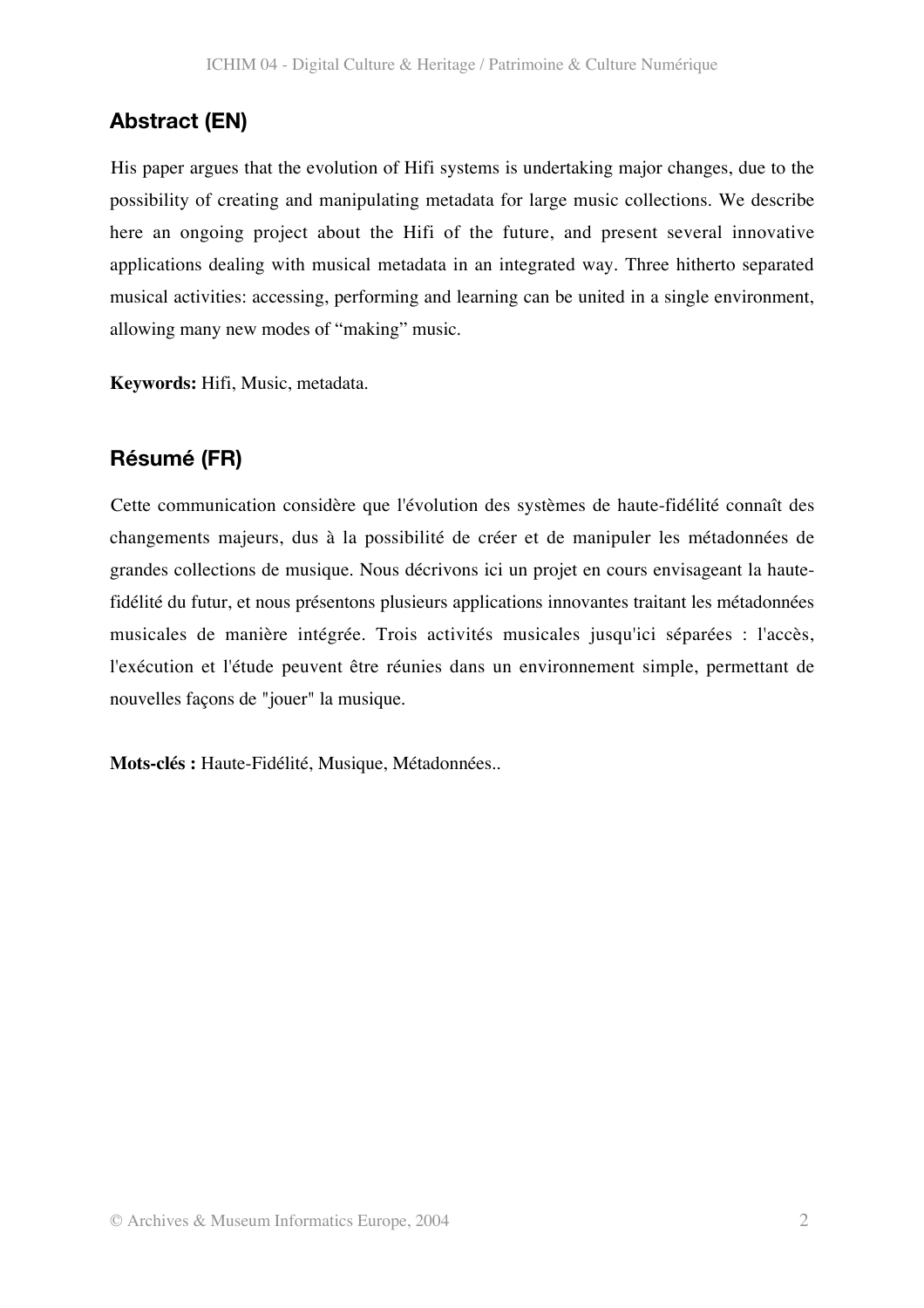#### **I. Introduction: The Diversity of Musical Activities**

The recent collapse of the traditional music industry (strong decrease in CD sales) is a symptom of a crisis which is not simply a commercial one. Indeed, this paper argues that it is not only the CD sales which have come to an end, but also the very traditional *usages* of music, in particular music listening which have now to be reconsidered. We stress on the fact here that the technologies referred to as "content technologies", in particular metadata, offer radically new ways of envisioning music enjoyment in the large. By metadata we mean information associated to music, either manually or automatically, that enhance the actual music information. If metadata has been a buzz word these last years, it is only recently that powerful metadata extraction mechanisms have been designed, allowing designers to think about new, operational, music applications.

More precisely, this papers argues that three types of music relationships can, and must, be brought together, to provide new music environments for the future:

*- Music access*. By access we mean both the traditional music lover behaviour of listening to a piece of music and also the new access modes permitted by the digitisation of large music collections, through music browsers of various kinds. More generally, the shift here is to go from the access to a music piece (or work), to access to a *collection*. This collection can be personal or can be editorial (e.g. the Vivendi Universal music catalogue).

*- Music Interactions.* Interacting with music is not a new concept: the volume button on amplifiers offers listeners a simple but efficient way to interact with music – by making it louder. However, today, thanks to the possibility to extract meaningful information, but also to synthesize in real time, more "interesting" modes of interaction with music can be invented.

*- Learning and Education.* Learning music is traditionally performed in specific locations , such as conservatories. Today, many software can help drastically the learner, either by assisting existing, traditional pedagogical curriculum, or by providing new forms of learning schemes, e.g. through edutainment.

The goal of this paper is to briefly sketch a vision where these three different modes of musicing (accessing, interaction, learning) can be put together to create something which is more than the sum of its parts: the Hifi of the future. The vision is embodied in the form of various interrelated applications, to be seen as a prototype platform for the Hifi of the Future.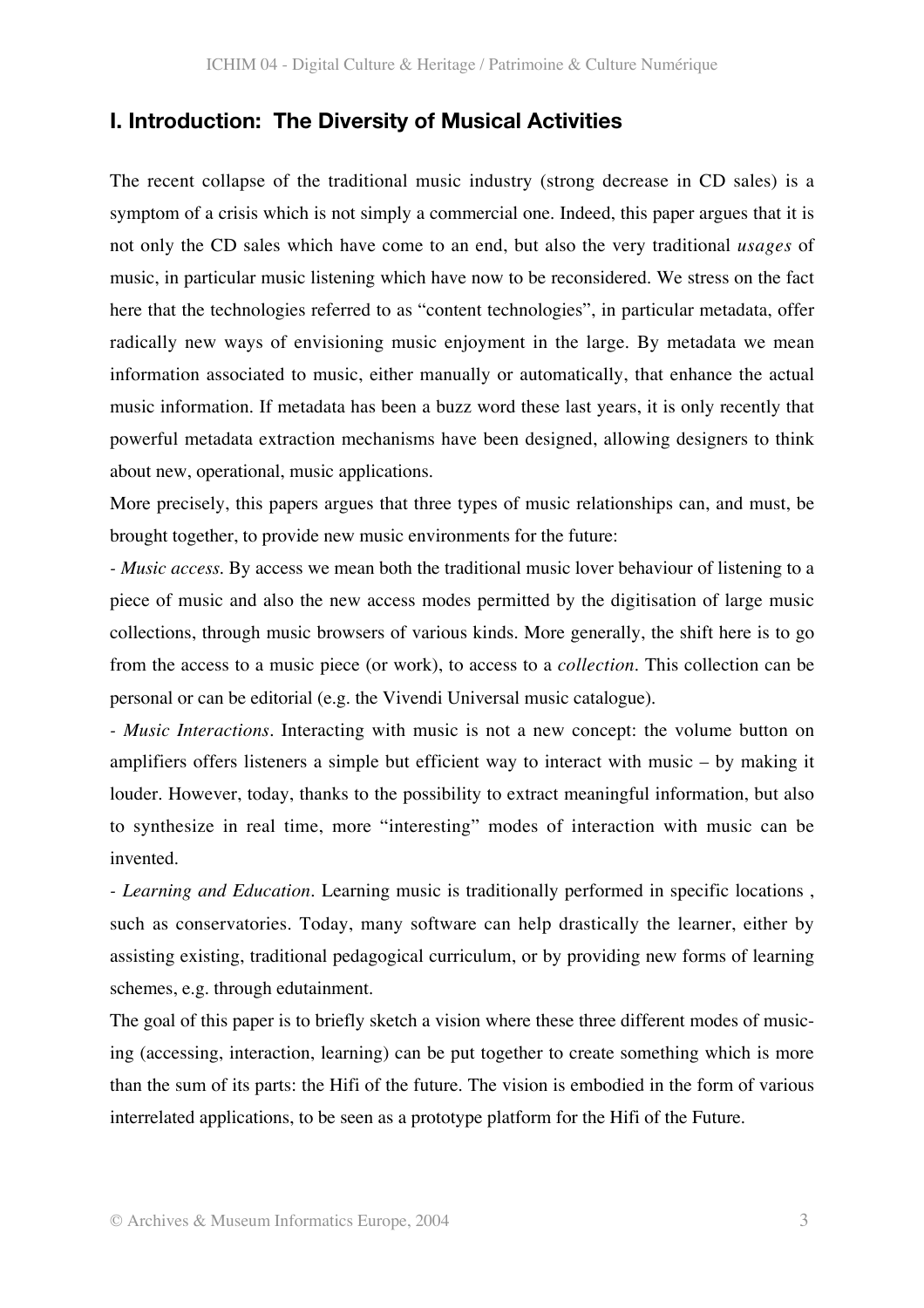#### **II. The Evolution of Hifi Systems: From Buttons to Exploration**

We propose the idea of exploratory listening environments, as a natural evolution in Hifi systems, and more precisely in a history of "musical controls". We first sketch a brief history of musical controls, and then introduce the notion of semantic-preserving musical exploratory environment.

#### **1. History of Musical Controls**

Each technological advance has brought with it new forms of controls. The origins of listening machines with mass-produced musical materials may be traced back to the Phonograph, invented by Thomas Edison in 1878, which used tin foil cylinders, and shortly after the Gramophone, invented by Berliner in 1888, which used flat disks. In these devices, there was no control intentionally given to the user (se, e.g. Read & Welch, 1976). There was, however, an unintentional control in the Gramophone in that the horn could be *turned* around, thereby influencing the directivity of the sound source. Electricity soon began to be used for listening devices, both with radio and with new electrically recorded disk players in the 20s. The use of electricity also introduced new controls: the *volume* button and the *treble/bass* button. Juke-boxes were introduced in 1927, allowing listeners to *select* explicitly music titles from a given catalogue of disks, using various sorts of push buttons. The next big technological advance was the invention of binaural (stereo) recording method in 1931. The corresponding control was the *panoramic* button allowing to control the amount of signal in one loudspeaker or the other. Finally, digital format for audio introduced more controls, e.g. on the equalization of sound. In all these cases, technological advances were followed by the introduction of "technical" controls, i.e. controls operating directly on the technology (see Figure 1).



**Figure 1**. A Phonograph (Edison, 1978, left); a Gramophone (Berliner, 1988, middle), a Rock-Ola 120-selection Juke-Box, and a Mini disk player (Sony, 1997, right). Advances in technology do not necessary imply more intelligent user control.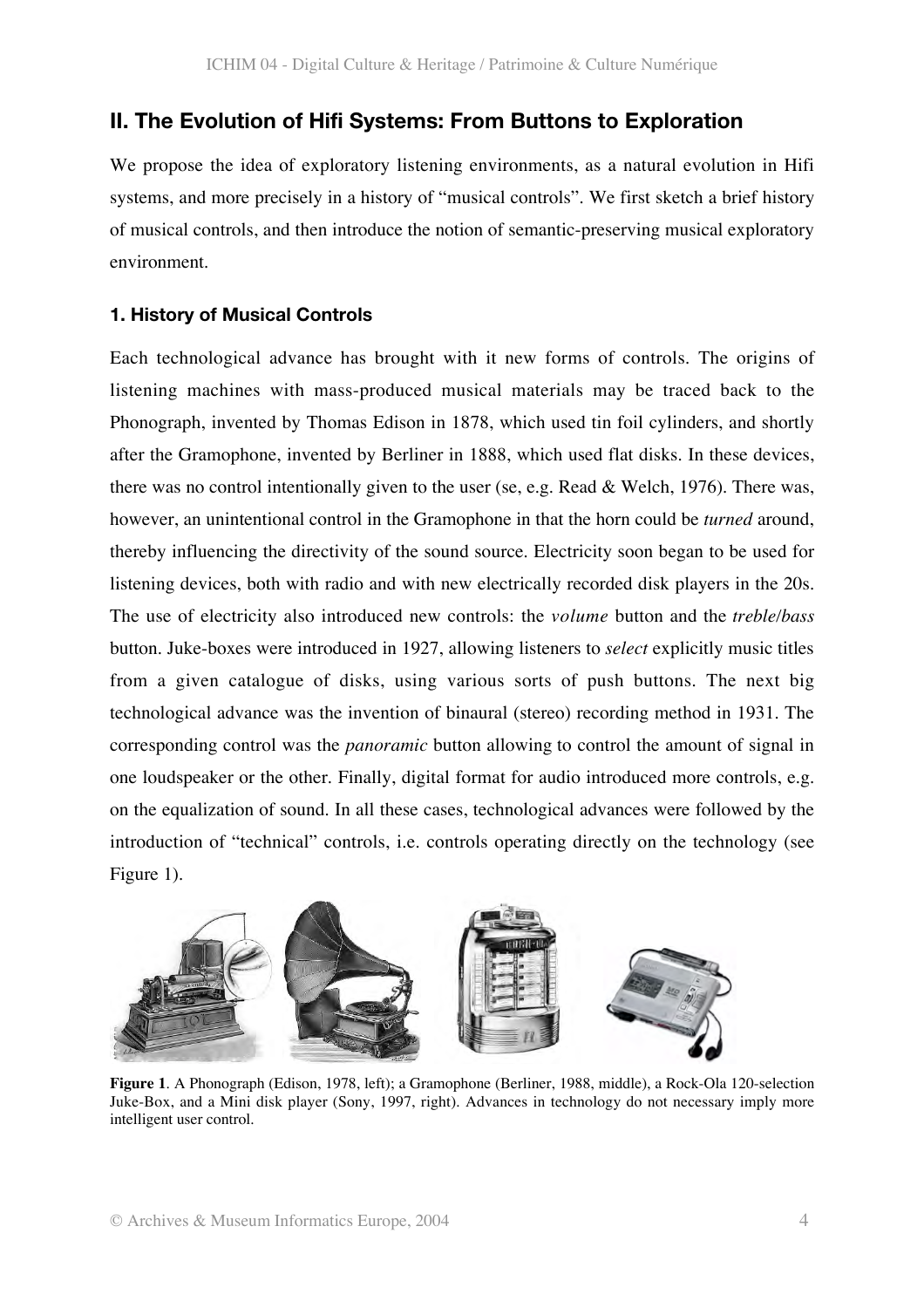#### **2. A Matter of Semantics**

The very notion of musical control raises the issue of *semantics*. The issue of musical semantics - does music have meaning ? - has been long debated by musicologists, leading to different theories, which usually paralleled the theories of semantics for languages. One of the main distinction made by theorists is the opposition between so-called "referentialists" and "absolutists". Referentialists claim that musical meaning comes from actual references of musical forms to outside objects, i.e. music means something which is external to music itself. For instance, a particular scale in Indian music may have a reference to a particular human mood. Absolutists, e.g. Strawinsky, claim on the contrary that the meaning of music, if any, lies in music itself, i.e. in the relations entertained by musical forms together. Although these two viewpoints are not necessarily exclusive, as noted by Meyer (Meyer, 1956), they leave open much of the question of meaning. Eugene Narmour elaborated a much more precise theory of musical meaning based on the psychological notion of expectation (Narmour, 1992). In this theory, meaning occurs only when musical expectation are deceived. On the other hand, Rosen argues (Rosen, 1994) that the responsibility of preserving the meaning of a musical piece lies only in the performer itself, who has to choose carefully among a infinite set of possible interpretations which one is closest to the one "intended" by the composer.

Without committing to one particular theory of musical meaning, we note that meaning whatever it means - has to do with *choosing* among a set of interpretations the "right one" or the "right ones", e.g. those intended by the composer. A second remark is that the controls given by the history of sound recording technology have never had any concern about musical semantics: what does it mean to raise the sound level of a record ? to shift the signal to the left loudspeaker ? to increase the bass frequency ? Are the intentions of the composers, or even of the sound engineers, preserved in any way ?

From this remark, we suggest that the new "interesting" musical controls of the Hifi of the Future should preserve some sort of semantics of the musical material, i.e. preserve intentions, whenever possible. We argue that more meaningful controls, in the context of modern digital multimedia technology, amount to shifting from traditional button-based technology to musical exploration spaces.

#### **3. Music Interactivity**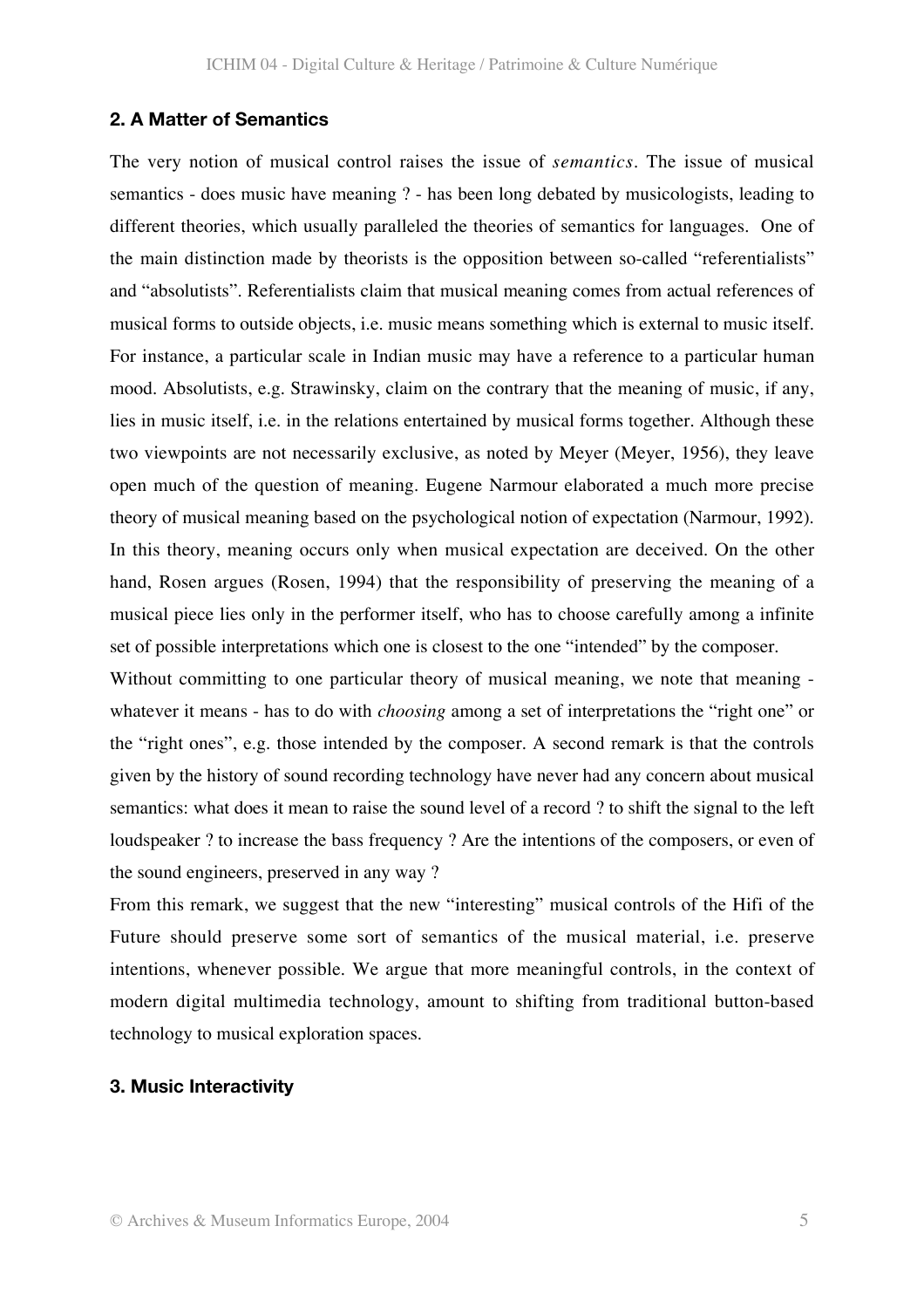As we have seen, technological buttons bear no semantics, because they are directly grounded on the technology, without any model of the music being played. But what could be such a model ?

Interesting approaches in musical interactivity are the music notation systems, in the context of annotation of music documents, as in the works of Lepain (1998), or in the Acousmograph system (INA-GRM). In these systems, the primary issue addressed is not music listening per se, but rather music *notation*, i.e. how to represent graphically a musical document (the document itself or the perception of the document), or how to infer a model of the music which can be noted or represented graphically.

Another answer may be found in the notion of *open form*, initially developed in literature (Eco, 1962), which has had much impact on music theory and composition (Stockhausen, Boulez). The idea of musical open form is that the composer does not create a ready-to-use score, but rather a set of potential performances, which can be seen as a *model* of scores, as explained by (Eckel, 1997): "Music is not any longer conceived in form of finite units but in terms of models capable of producing a potentially infinite number of variants of a particular family of musical ideas". The selection or instantiation of the actual score to be played is delegated to the performer. In recent incarnations of open form, it is the listener himself who instantiates the model, as for instance in the *Cave* (Cruz-Neira et al., 1993) or *CyberStage* (Eckel, 1997). In these cases, the user is immersed in a realistic virtual environment, and has the control on his position and movement in a virtual world. His movements are translated into variations in the musical material being heard. These approaches may be considered as radical, in the sense that the user has a great deal of responsibility in making the music. However, the issue of semantics is not directly addressed, since the model in principle is under-designed, i.e. all possible explorations are always "licit", whatever they may be. In this respect, there is a strong relation between open form virtual environments and programming languages for music composition, such as *OpenMusic* (Assayag et al., 1997). In these approaches indeed, the goal is to propose the user to explore spaces with as much freedom as possible, and not constrain the user in specific areas.

#### **4. Active Listening**

Active Listening refers to the idea that listeners can be given some degree of control on the music they listen to, that gives the possibility of proposing different musical perceptions on a piece of music, by opposition to traditional listening, in which the musical media is played passively by some neutral device. The objective is both to increase the musical comfort of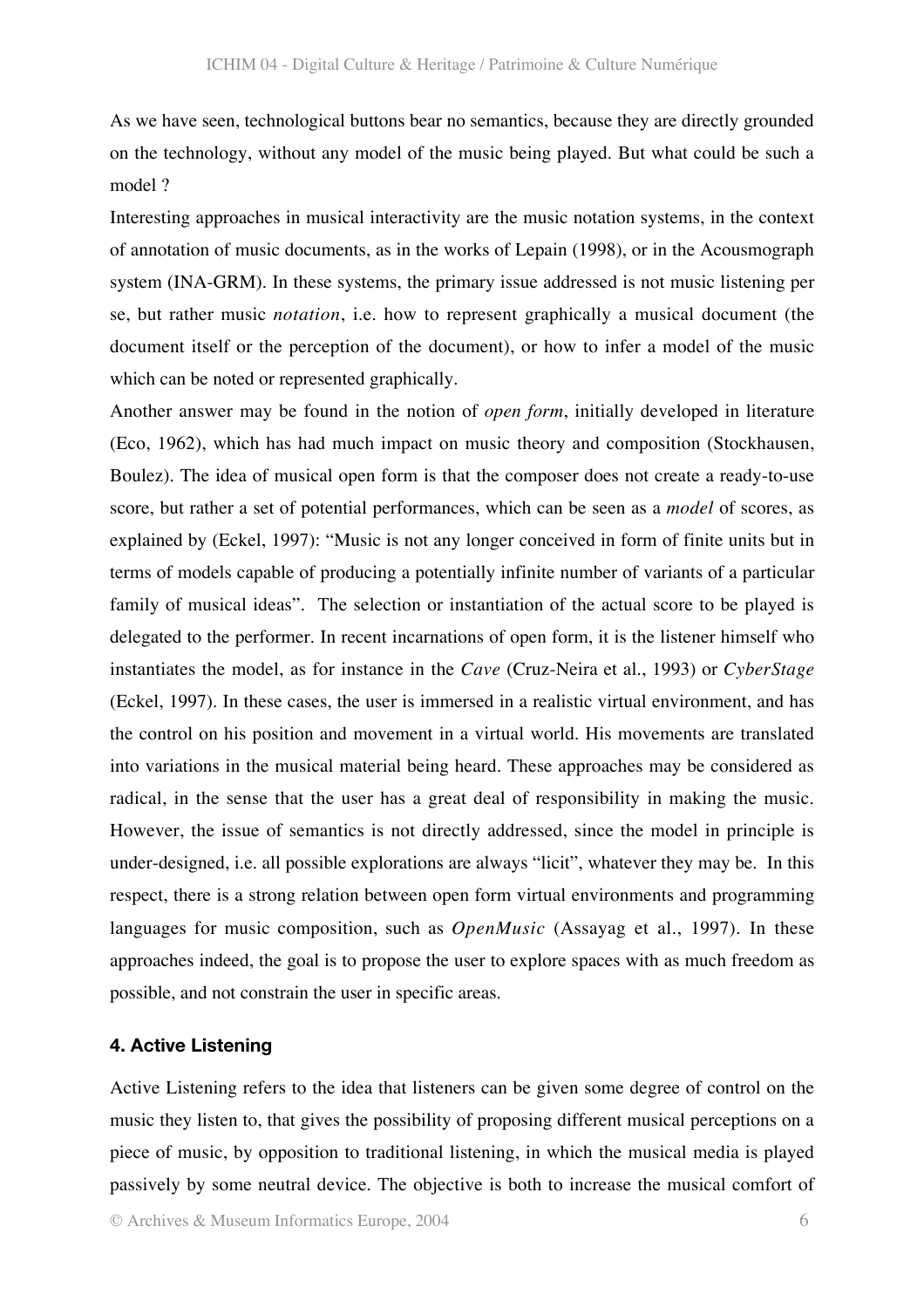listeners, and, when possible, to provide listeners with smoother paths to new music (music they do not know, or do not like). Active listening is thus related to the notion of open form outlined above but differs by two important aspects: 1) we seek to create listening environments for existing music repertoires, rather than creating environments for composition or free musical exploration and 2) we aim at creating environments in which the variations always preserve the original semantics of the music, at least when this semantics can be defined precisely. For us, the issue if therefore not to introduce yet another technological button in the interface of the listening device, but rather to design buttons that "make sense", thereby breaking the long tradition of technological buttons initiated by Edison.

What "sense", what "meaning" are we talking about ? How can music controls be designed to trigger semantic preserving actions ? The answer stems from the new landscape of music recording created by digital multimedia, sketched in the next section. The vision of the Hifi of the Future sketeched in section 4 stems directly from this landscape.

#### **III.The New Facts of Multimedia**

Digitalization of multimedia data has a number of technical advantages which are well known today: better sound quality, better compression, lossless copy, etc. The aim of this chapter is to show that digitalization of multimedia data also induce - even in a still potential form - a number of revolutions in the way music may be accessed and listened to by end users. We will outline three of these revolutions, which form the basis of our argumentation, focusing on the paradigmatic shifts they convey, rather than on technical aspects.

#### **1. Structured Audio: Home as a Reconstruction Machine**

The idea of structured audio has initially been devised to allow better compression of high quality audio. Standardization efforts like the Mpeg-4 project embody this idea, and try to make it practical on a large scale (see, e.g. the Machine listening Group of the Media lab, Sheirer et al., 1998).

The idea is simple: instead of transmitting a ready-to-listen sound, only a description of how to make the sound is transmitted. The actual sound is reconstructed at home, or at the listener's location, provided of course he/she has the right software to process this reconstruction properly. Structured audio actually extends this basic idea to include fullyfledged *scene descriptions*, that is, not only descriptions of individual sounds, but description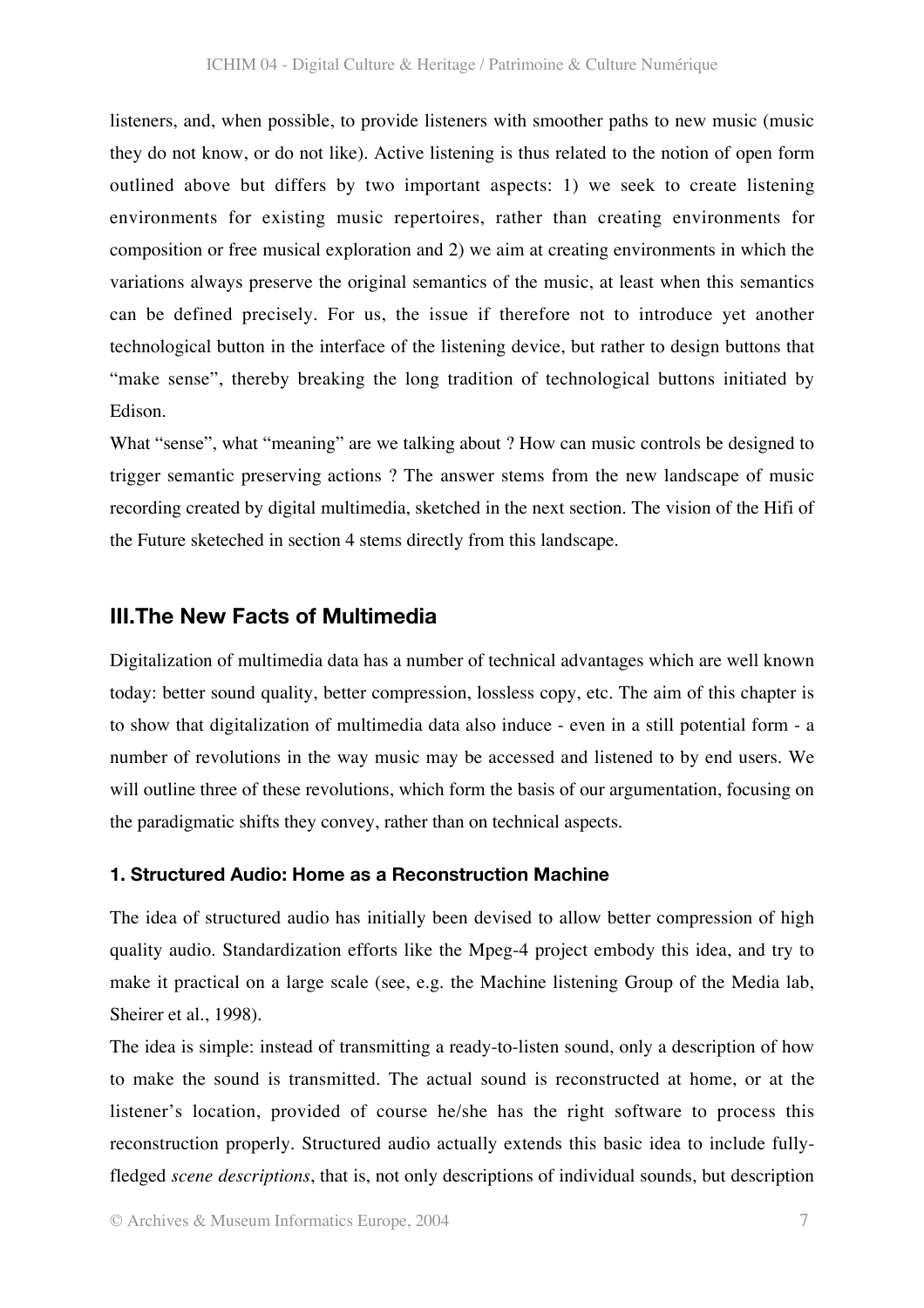of groups of sounds playing together to make up a piece of music. The actual technical details of scene description also include all what is needed to reconstruct a sound or piece of music rightfully, e.g. effects, adaptation to the local sound reproduction system, and so forth. Such a notion of scene description opens up new doors for meaningful controls. Indeed, since the music is delivered as a "kit", lots of possibilities can be imagined to influence the way the kit is actually built, according to user preferences. Of course, these variations around how the kit should be assembled have to be "coherent", which are precisely the matter of our work.

#### **2. Meta-dataand All That Jazz**

The fact that musical data is now produced, coded and transmitted in a digital form has numerous and well-known advantages: better sound quality, possibility of lossless transmission and copying (thereby raising new copyright problems). An important non technical consequence is the possibility to encode not only the music itself - the digitalized sound - but also any sort of symbolic information. Such symbolic information may be used to code and transmit data on the music itself, so-called information on content, meta-data or also "bits about bits".

Why would one want to transmit such meta-data ? The interests are obvious in the context of document indexing. If musical data is accompanied with corresponding adequate descriptions, digital catalogues can then be accessed using sophisticated query systems. Current standardization efforts like Mpeg-7 embody this idea (MPEG7, 1998), and try to define standards for describing meta-data for all sorts of multimedia documents. MPEG-7 aims for instance at making the web more searchable for multimedia content than it is today, make large content archives accessible to the public.

Here again, we would like to emphasize the conceptual rather than the technical aspects of this paradigm shift: meta-data opens also doors for imagining new listening systems in which the user may access data in a drastically different way. Instead of being a passive, neutral support, music becomes an active, self-documented knowledge base. Again, what kind of listening devices can be imagined that exploit this information ?

#### **3. Size of Digital Catalogues**

Digitalization of multimedia data has yet another consequence: the availability of huge catalogues of multimedia data to users. In the case of music, there is, here also, a conceptual shift which has nothing to do with the technology of large databases. The main issue raised by this technological advance is how to access huge catalogues of music, not from a technical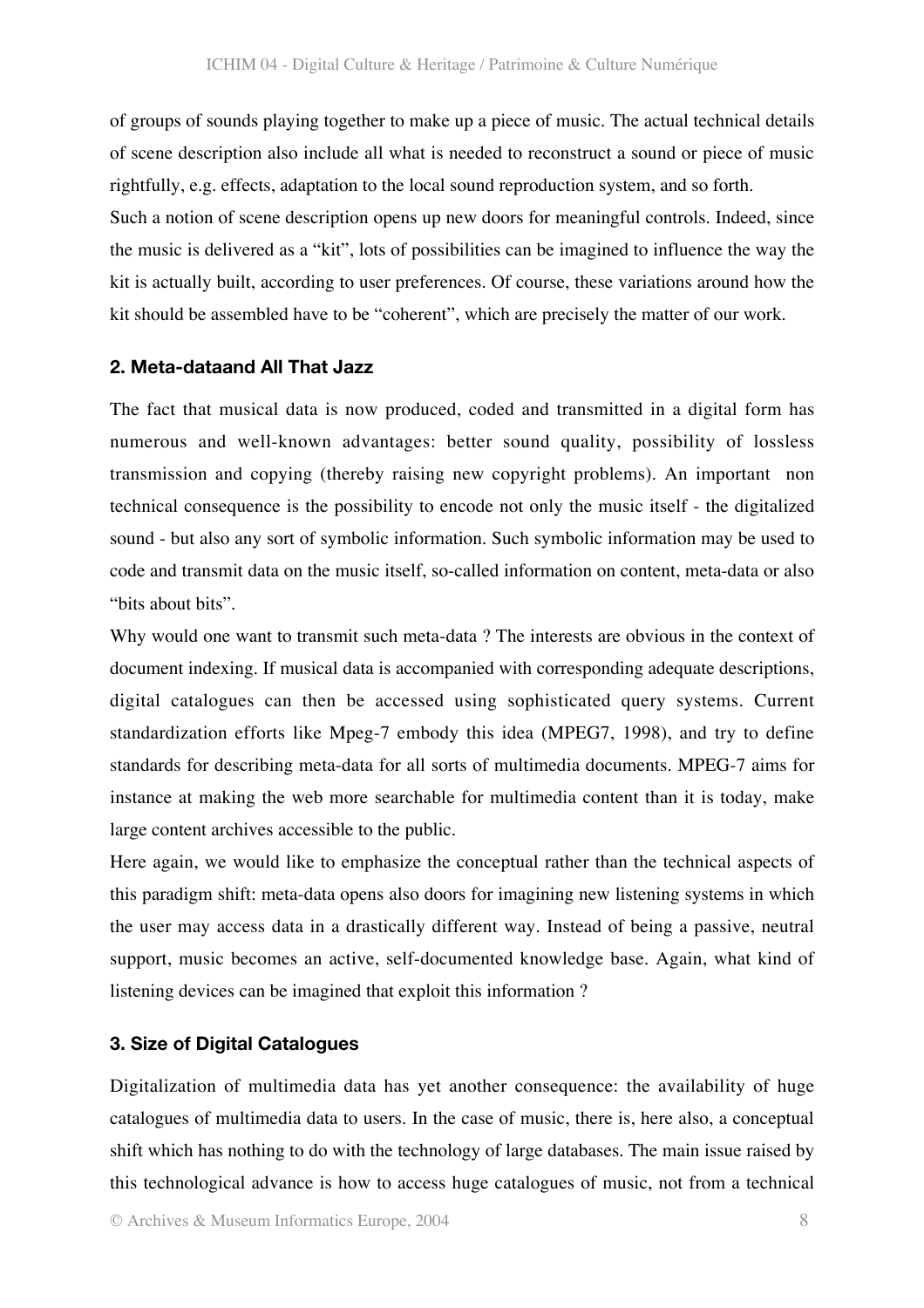viewpoint, but from a user's viewpoint. Recall the juke box, invented in the late 20s: a typical juke box would contain about 120 titles, which is the size of an average user's discotheque. Browsing through all the titles was probably part of the pleasure, and selection could be made just like at home: by choosing one item out of a collection of items, which at least the user has seen once.

Now a typical catalogue of a major company is about 500.000 items. What happens when the collection to select from is such a catalogue ? Even more terrifying, what happens if all the recorded titles become available through networks to users at home ? Estimating the total number of all recorded music is difficult, but it can be approximated to about 10 million titles. The figure can be probably doubled to include non Western music. Every month, about 4000 new CDs are issued on the market. It is clearly impossible to apply usual techniques of music selection in this new context. What does it mean to "look for" a title when the mass of titles is so huge ?

#### **IV. The Hifi of the Future**

The Hifi of the Future is the name of an ongoing project trying to answer to questions raised above. This project is conducted at Sony Computer Science Laboratories in Paris and has been running since 1997, with the development of several prototypes dealing with musical exploration: *ProgramBuilder* (Pachet et Roy, 1999), *PathFinder* (Pachet et al., 2000), *PersonalRadio* (Pachet, 2003), *MusicBrowser* (Pachet et al, 2004). These tools have been developed and used in various prototyping environments, such as the European funded Cuidado project (Vinet et al, 2002) and the ongoing Semantic-Hifi project (started in December 2003). Experiments with users have been conducted at University of Bologna, as well as Cité des Sciences, notably during the Villette numérique festival(www.villettenumerique.com/2004/pages/splash.php). Based on this accumulated experience we have come up with a vision that only metadata-enhanced musical applications can provide novel music usage modes. More precisely we propose three working hypothesis for building an environment that integrates smoothly all the techniques sketched above in an integrated manner, so as to propose novel applications that can expand the possibilities of music access.

#### **1. Three Hypothesis**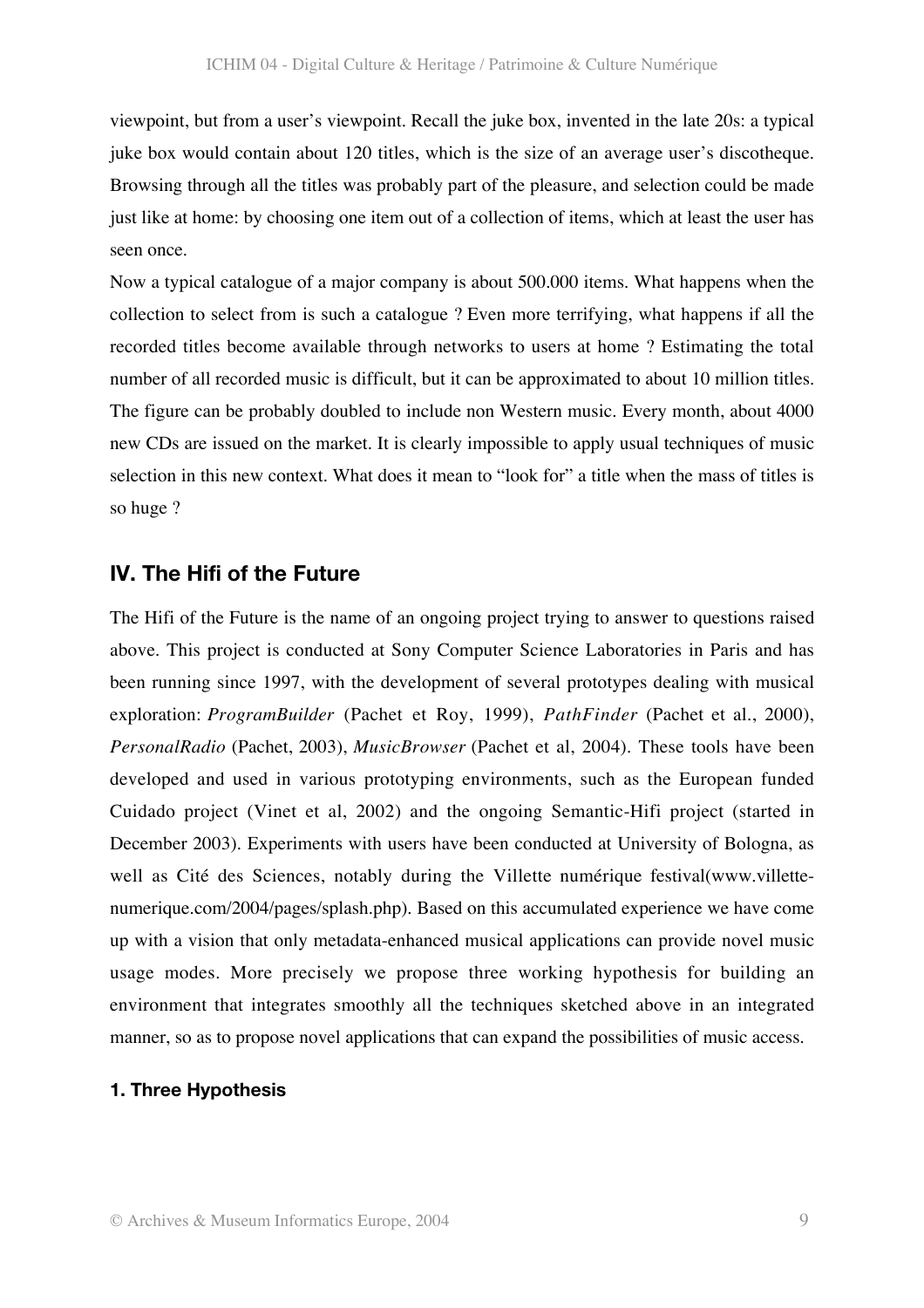- Integration of activities in a *single environment*. The different applications envisaged will necessarily share many information, data, metadata and also software components; It is therefore crucial that they can communicate with each other smoothly.

- Need for managing efficiently *large databases*. Metadata is interesting, by definition, only for managing large databases, which in turn creates issues of efficiency. Compilers which create efficient Sql queries are mandatory to create systems useable by non professionals.

- Need for *vertical languages* to develop these new systems. The development of a contentbased music application requires the handling of many different layers of software development, from the design of audio acoustic descriptors to the development of graphical interfaces (Matlab, C++, Sql, Php, Java, etc.). Managing these different levels and their interconnections is time consuming and acrobatic. Vertical languages reduce the difficulty by packaging vertically services, thereby freeing the developer to handle manually all these levels.

#### **2. The MCM Framework**

To implement the hypothesis proposed above, we have developed an object-oriented framework (in the sense of (Fayad et al. 1999)) called *MCM* (standing for Multimedia Content Management). This framework contains all the important services needed to build content-based music applications, from the design of perceptive descriptors (using the EDS system (Zils & Pachet, 2004)) to the creation of specific ontologies such as genre (Laburthe et al. 2003) and the creation of user interfaces. This paper does not give details on MCM, which can be found on other publications of the team. We will here only provide a small exemplar list of applications built with MCM making use of these services.

#### **3. Examples of new applications**

In this section, we describe some typical applications built with MCM. This list is by no means intended to be complete, and is given as an indication of the types of applications that can populate the Hifi of the Future.

#### **EyeTune**

EyeTune is an application of gesture recognition techniques for the management of large music collections (borrowing its name from the popular EyeToy game (Kushner, 2004). EyeTune allows users to perform basic and simple controls such as volume control, but also to select music using high-level metadata, such as genre, country, artist, etc. (see Figure 2).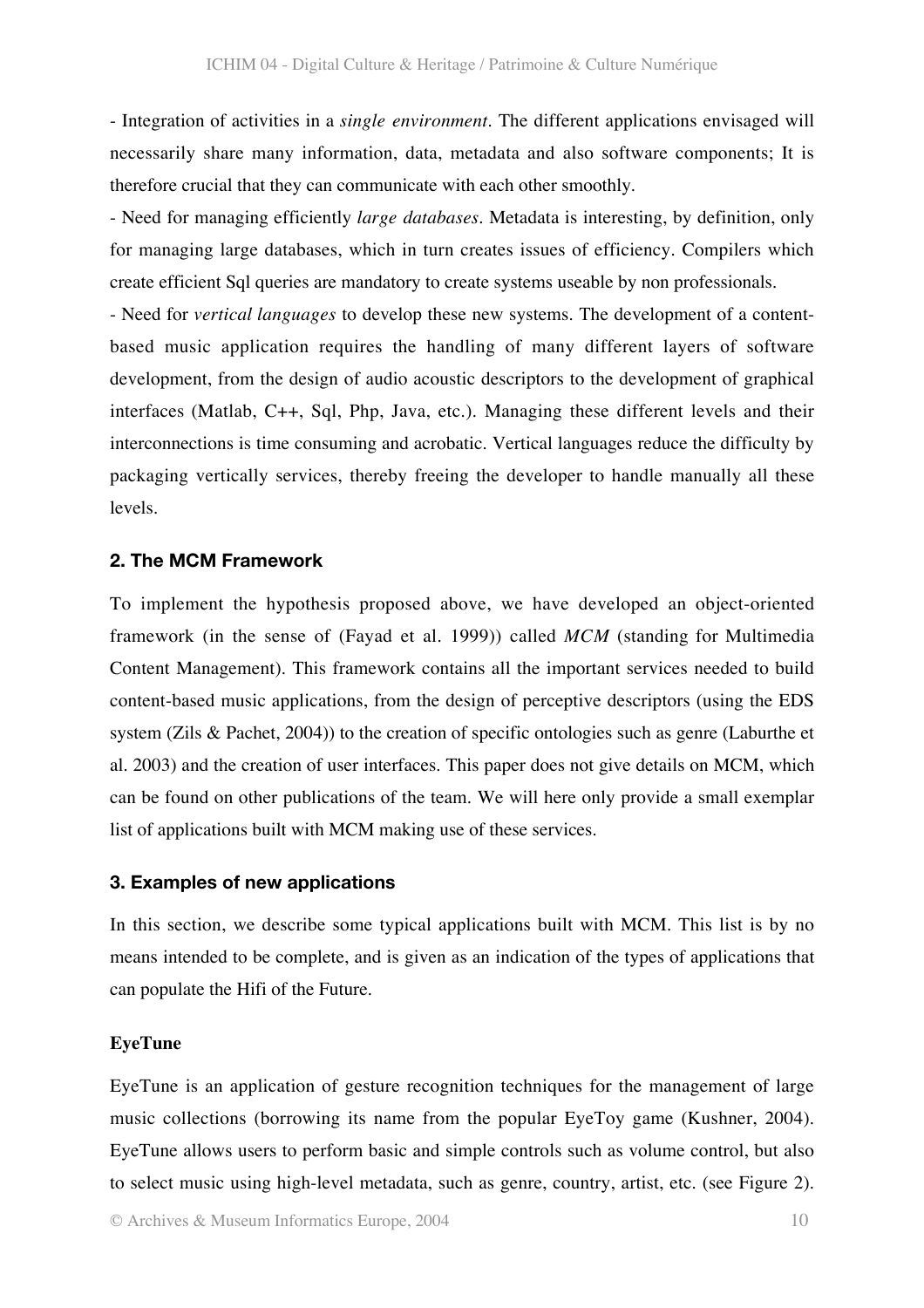The simplicity of the application (no need for any mouse or keyboard) makes it particularly adapted to the family context. Also, control can be effected by more than one person at the same time. Specific gestures are being developed to allow controls adapted to music access, such as tempo tapping for query by tempo, or line drawing for creating personalized playlists with given properties (e.g. ascending tempo, etc.).



**Figure 2.** A user of the EyeTune application, selecting music by simple metadata through gesture recognition techniques. Here, controlling the volume level.

#### **Advanced MusicBrowser**

The Advanced MusicBrowser (see Figure 3) allows users to browse within a collection of music titles. The main difference with the standard music browser described e.g. in (Pachet et al., 2004) is the use of the reflective capacities offered by MCM. Indeed, not only simple queries can be issued, e.g. about songs (such as find the songs whose country is "UK"), but arbitrarily complex queries can be built to find more fine-grained information such as "find the country with artists of the greatest number of different styles", or "Find the countries closest to France in terms of having songs with the same voice and tempo characteristics". Additionally, Artificial intelligence techniques allows to *infer* properties from the analysis of a given catalogue. For instance, the user can select an item (song, artist, country, etc.) and ask the system to find "interesting" properties characterizing the item. For instance, a song can be interesting because it is the only representative of a given category (e.g. genre, voice type), or a given combination of categories (i.e. the only French song with electric guitar), etc.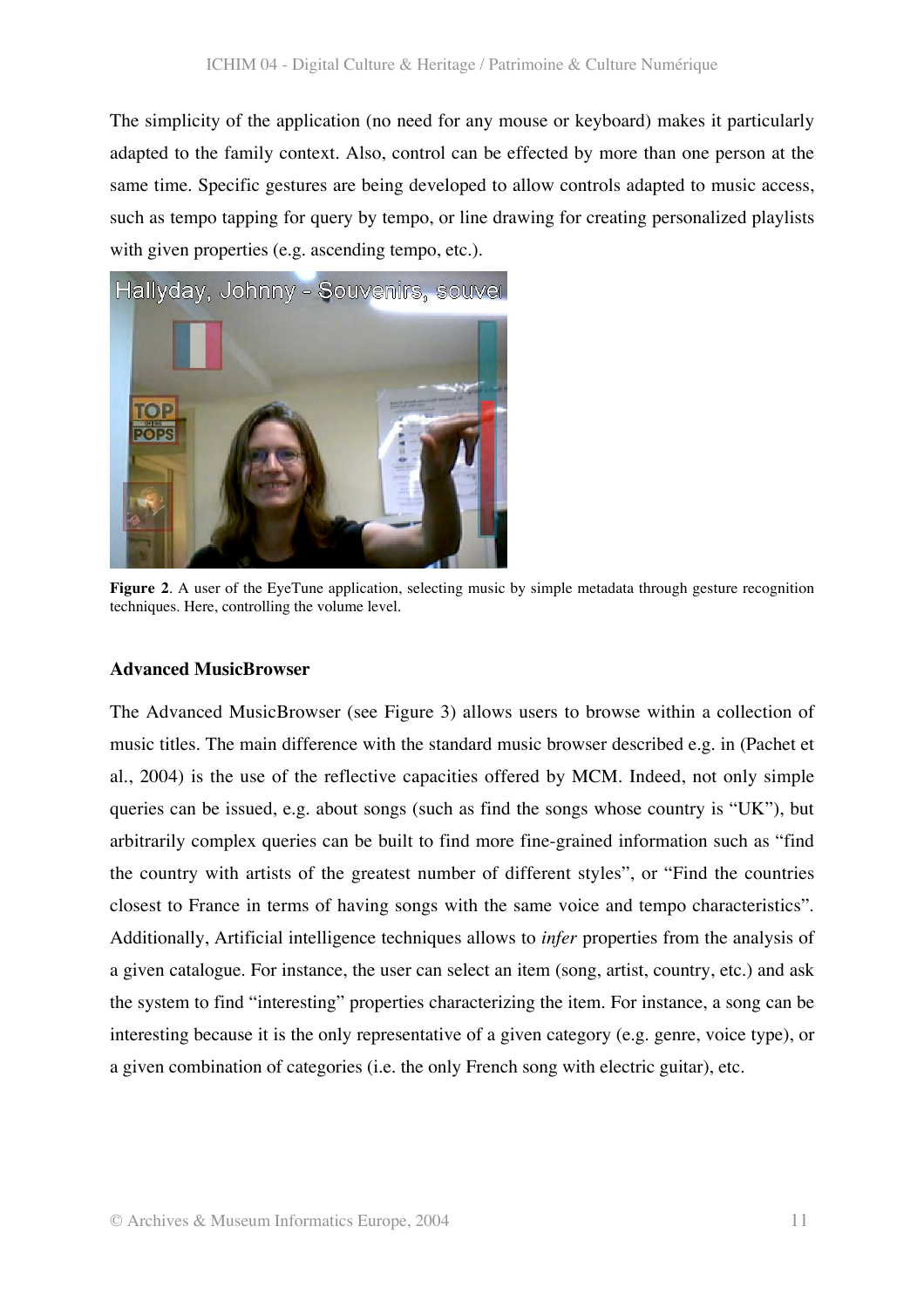| SONY CSL - MCM - Music Browser                                                                                                                                                                                                                                                                                                                                                                                                                                                                                  |                                                                       |                                                                           |                                                 |                          |                                                           | $ \Box$ $\times$                                                                                                                                                                        |
|-----------------------------------------------------------------------------------------------------------------------------------------------------------------------------------------------------------------------------------------------------------------------------------------------------------------------------------------------------------------------------------------------------------------------------------------------------------------------------------------------------------------|-----------------------------------------------------------------------|---------------------------------------------------------------------------|-------------------------------------------------|--------------------------|-----------------------------------------------------------|-----------------------------------------------------------------------------------------------------------------------------------------------------------------------------------------|
| <b>Transforms</b>                                                                                                                                                                                                                                                                                                                                                                                                                                                                                               | <b>Ob manager</b>                                                     | Query                                                                     | <b>Find by Similarity</b>                       |                          |                                                           |                                                                                                                                                                                         |
| 98<br>Sexton, Ann - You're Losing Me.<br>Copy flies<br>Load<br><b>UNIVER</b><br>DREAMS COME TRUE - AHAHA<br>Chopin, Frederic - Nocturne opus 48 no 2 en Fa<br>Sam and Dave - Hold On I'm Comin'<br>BROWN, James - Please, Please, Please<br>BROWN, James - Sex machine<br>BROWN, James - I got you<br>Baby Huey and The Babysitters - Hard Times<br>Baby Huey and The Babysitters - Mama get you<br>Baby Huey and The Babysitters - Mighty Mighty<br>Sexton, Ann - You're Losing Me.<br>REMOVE<br>CLEAR<br>DOWN | Show Descriptors<br>Add to list<br>Create new<br>Delete<br>Generalize |                                                                           | artist<br>bpm<br>country<br>energy<br>file name |                          | $\overline{\phantom{a}}$<br>$\overline{\phantom{a}}$<br>X | BROWN, James - Say It Loud<br>BROWN, James - SAY IT LOC<br>BROWN, James - Sex machin<br>BROWN, James - Soul Power<br>BROWN, James - Super bad<br><b>BROWN, James - Superbad</b>         |
|                                                                                                                                                                                                                                                                                                                                                                                                                                                                                                                 | $artist =$<br>a,                                                      |                                                                           | Sexton, Ann                                     | $\overline{\phantom{a}}$ |                                                           | BROWN, James - There Was<br><b>BROWN, James - Think</b>                                                                                                                                 |
|                                                                                                                                                                                                                                                                                                                                                                                                                                                                                                                 |                                                                       | You're Losing Me<br>title name<br>$=$                                     |                                                 |                          | K                                                         | Sexton, Ann - You're Losing M                                                                                                                                                           |
|                                                                                                                                                                                                                                                                                                                                                                                                                                                                                                                 | V<br>country                                                          | <b>United States</b><br>$\bullet$<br>$=$                                  |                                                 |                          | M                                                         | SLY AND THE FAMILY STONE<br>SLY AND THE FAMILY STONE                                                                                                                                    |
|                                                                                                                                                                                                                                                                                                                                                                                                                                                                                                                 | K<br>genre<br>$=$                                                     |                                                                           | Rhythm & Blues / Funk                           | $\mathbf{v}$             | ΙX<br>X<br>$\bullet$<br>⊠<br>$\mathbf{v}$                 | <b>SLY AND THE FAMILY STONE</b><br><b>SLY AND THE FAMILY STONE</b><br>SLY AND THE FAMILY STONE<br>SLY AND THE FAMILY STONE<br>SLY AND THE FAMILY STONE -<br>$\bullet$ query<br>$O$ edit |
|                                                                                                                                                                                                                                                                                                                                                                                                                                                                                                                 | <b>instrument</b>                                                     | $=$                                                                       | $-7-$                                           |                          |                                                           |                                                                                                                                                                                         |
|                                                                                                                                                                                                                                                                                                                                                                                                                                                                                                                 | interpretation<br>N                                                   | $=$                                                                       | <b>Singer</b>                                   |                          |                                                           |                                                                                                                                                                                         |
|                                                                                                                                                                                                                                                                                                                                                                                                                                                                                                                 | N<br>language                                                         | $=$                                                                       | English                                         | $\overline{\mathbf{v}}$  |                                                           |                                                                                                                                                                                         |
|                                                                                                                                                                                                                                                                                                                                                                                                                                                                                                                 | 凬<br>tonality                                                         | $\overline{\phantom{a}}$<br>=                                             | A#/Bb minor                                     |                          |                                                           |                                                                                                                                                                                         |
|                                                                                                                                                                                                                                                                                                                                                                                                                                                                                                                 | v                                                                     | voice presence<br>0.82<br>$\mathbf{n}$<br>voice quality<br>Yelling<br>l'= |                                                 | いす<br>$\bullet$          |                                                           | not<br>$5 -$<br>one at random<br>update sliders.                                                                                                                                        |

**Figure 3.** The Advanced Music Browser provides sophisticated ways of browsing through a large music collection using arbitrary combinations of descriptors and metadata.

#### **Baby Browser**

The BabyBrowser is designed for 4 to 5 years old children which are in the reading learning stage. The system allows to browse video clips (e.g. musical) by typing in artist and song information. The tool proposes a simple field text with an associated word completion mechanism and a speech synthesizer. The child can see the list of available artists on ta list, but cannot click on them, and has to type characteristic letters to select an artist. Each letter typed triggers the speech synthesizer, so the child can readily understand the effect of letter associations. When an artist is selected, the same process occurs for selecting the title. Eventually, the corresponding video clip is played (see Figure 4). Current studies attempt to show how reading skills can improve by using the tool ( in conjunction with traditional learning methods). We strongly believe that this type of edutainment software can be very efficient thanks to the popularity of music and videos, which create strong and natural motivations to learn.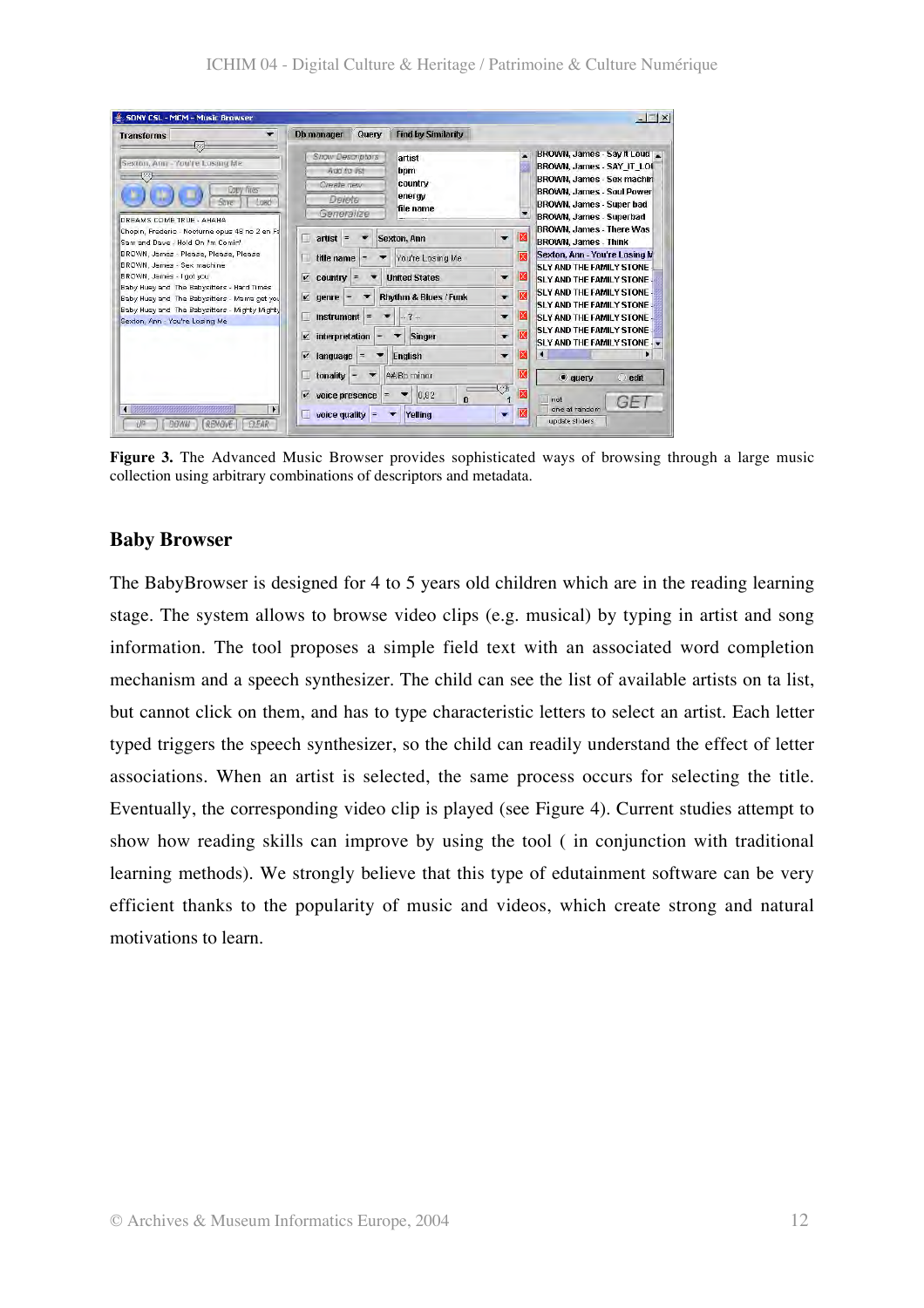

**Figure 4.** A child using the BabyBrowser. Selection of video clips is performed using a mix of textual input and speech synthesizer. Although the goal is for the child to watch video clips, the hidden goals, for the system, is to teach how to read (and write).

#### **SongSampler**

The SongSampler is a typical application mixing together the world of interaction and the world of access in an original way. Basically the idea is to create on-the-fly music instruments (more exactly samplers) from the analysis of arbitrary songs. The user listens to a song and can at any moment decide to create a corresponding "instrument". This instrument will automatically segment the song and identify "interesting" segments, and create a sampler from them. The user can then play with the sampler his own music, but with the sounds the original song (Aucouturier & Pachet, 2004).

#### **Musaicing**

The idea of musaicing is a transposition of the notion of image mosaicing to the world of audio (Zils & Pachet, 2001). Musaicing makes intensive use of large databases of audio samples, and allows user to create music without having to perform the tedious and difficult task of listening and selecting individual samples. Musaicing consists in creating automatically large databases of samples by segmenting existing songs (see Figure 5). Then metadata is computed for each sample to describe it in terms of perceptive parameters (such as timbre, percussivity, energy, pitchness, etc.). Finally the user can express high-level *constraints* to specify the structure and nature of a target sequence of samples. Constraints can be of various types, such as *continuity* (produce a sequence of samples which are continuous, timbre-wise), *distribution* (select a percussive sample every beat with tempo = 120) or *cardinality* (include at least 40% of samples which come from a Beatles song), or any combinations of these.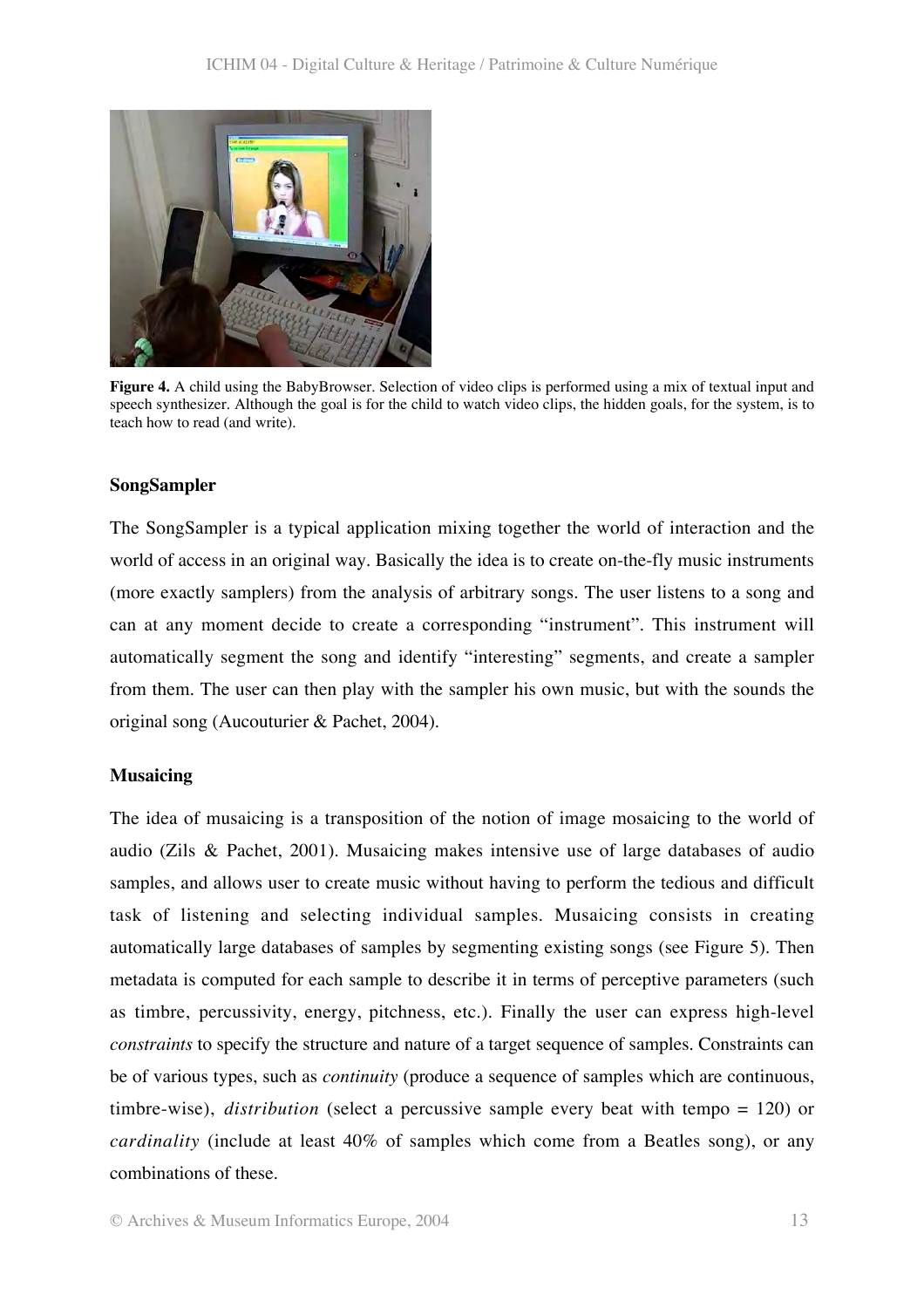

**Figure 5**. The musaicing system allows user to create sequences of sounds (i.e. music) from large collections of samples obtained automatically from the segmentation of existing songs.

# **V. Conclusion**

The new possibilities offered by the systematic digitisation of popular culture, together with the power of metadata techniques makes it possible to envisage today new modes of music enjoyment. A complete list of such modes is yet to be determined, but we propose here several cases of music applications based on putting together listening, access performing and learning. The development of these modes require non trivial manipulations of a large set of computer technologies, ranging from descriptor extraction to gesture recognition. These manipulation are greatly simplified by the use of dedicated framework, such as MCM. But these applications are only a starting point and it is hoped that many more ideas can be found to create novel modes of music access and enjoyment that make use meaningfully of these huge quantities of music now being offered to us.